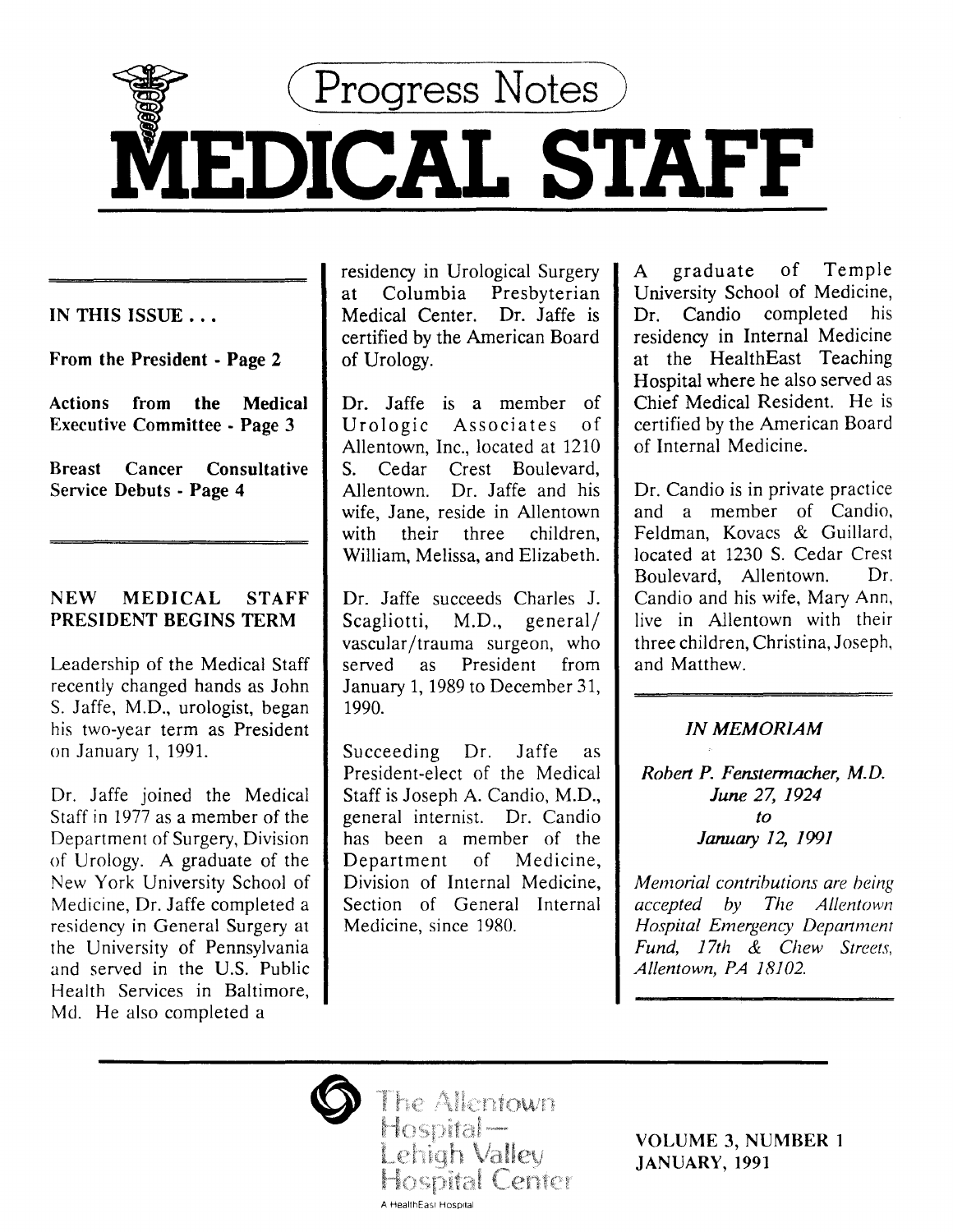

# FROM THE **PRESIDENT**

During the past several

months in which I have served as President -elect, I have become oriented to the "behind the scenes" working of the Medical Staff. While it is obvious that many important functions are routinely carried out on behalf of the Medical Staff -- and carried out well -- I strongly believe that in order for the Medical Staff to make any significant progress during the next several years, we need to identify what our major concerns are. Once these have been identified, we will then be in a position to use our limited time and other resources to produce meaningful and long lasting changes.

In preparing for my term as President, I have given some thought as to what exactly our agenda for the next two years should be and have come up with a small number of "big picture" goals. Initially, we need to identify a mission/vision statement for the Medical Staff. This is a very fundamental issue which is critical for shaping the future of both the Medical Staff and the institution.

Secondly, there needs to he a significant increase, both qualitatively and quantitatively, of the amount of Medical Staff input to Administration and the Board of Directors. The timely development of a mission/vision

concept for the Medical Staff will hopefully represent one important component of this message. In addition, we should work toward a mutually productive relationship with our Hospital, in which the members of the Medical Staff provide more of the priorities and direction driving its day-to-day operations.

Finally, we need to strive to make the Medical Staff mechanism, including its meetings and committees, more responsive to the needs of its members. To accomplish this, we will be looking at streamlining some of the processes involved and trying to make the Medical Executive Committee and General Medical Staff meetings work better to address the important concerns of the Medical Staff. We have also been discussing the possibility of forming a Physicians' Support Group to address malpractice and other stresses for physicians, with a tentative kick-off date for the first meeting scheduled sometime in March.

While any progress toward these three major goals over the next two years would be significant, the achievement of these goals will be accomplished only through the support of the Medical Staff as a whole.

While I strongly encourage your feedback, suggestions, and recommendations, your participation is of utmost importance. In these times of tremendous flux in the health care industry, we physicians need to work hard to achieve a strong position of leadership and direction.

Please join me in meeting this challenge -- we can do more together!

Sincerely,

John  $S$  *y*affe, M.D. President, Medical Staff

# TRANSFUSION CONSENT FORM

At the General Medical Staff meeting on December 10, 1990, the Transfusion Consent Form was referred back to the Medical Executive Committee for further review. To accomplish this task, the Medical Executive Committee is requesting any comments or suggestions concerning this form from members of the Medical Staff. Comments should be submitted to John S. Jaffe. M.D., President of the Medical Staff, via the Medical Affairs Office at either site, prior to January 21, 1991. Copies of *the*  proposed form are available upon request in the Medical Affairs Office at either site.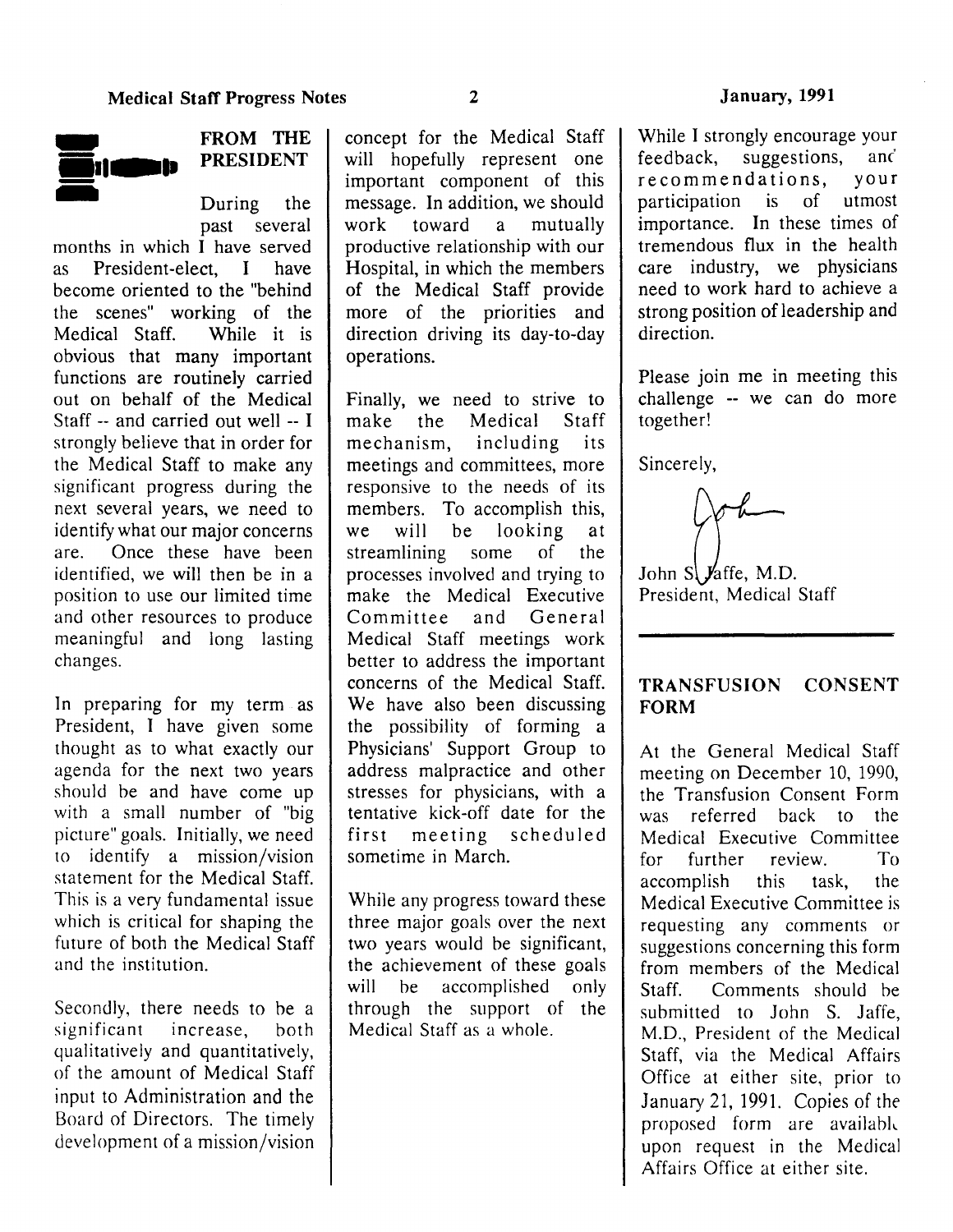# CVC Insertion Procedure

At the January 8, 1991 Medical Executive Committee meeting, existing policy for insertion of CVP lines was reaffirmed. This policy calls for the wearing of proper attire during certain procedures. Proper attire for all centrally placed catheter insertions includes a mask, cap/hair cover, and gloves by the physician. All personnel in the immediate vicinity assisting with the procedure must wear the required protective attire, i.e., mask and hair cover.

The Medical Executive Committee unanimously approved that a PERTS form be completed should this policy not be adhered to. All reports will be forwarded to the appropriate department chairman for followup.

# Completed O.R. Consents

The Medical Executive Committee endorsed the currently in place Medical Staff Bylaws Rule and Regulation requiring a completed O.R. consent form previous to the transportation of the patient to the operating room or procedure area. The question of whether a physician's signature is required for a completed consent form was referred to the Bylaws Committee for clarification.

Hospital counsel strongly recommends a physician's signature as further evidence of having obtained informed consent. Follow-up of the Bylaws recommendation and any further changes will be forthcoming in the next issue of Medical Staff Progress Notes.

# Pediatrics Admission Criteria

Following several months of review and discussion by the appropriate clinical departments, the new Pediatrics Admission Criteria was reviewed and approved by the Medical Executive Committee on January 8, 1991.

The new criteria reads as follows: "Non-pregnant (not including post-partum), psychiatrically stable patients up to age 15 years will be admitted to the Pediatric-Young Adult Unit except for acutely traumatized patients who require care in the Shock/Trauma, Central Nervous System, or Burn Units. Once these patients no longer require intensive care, have been stabilized, and are transportable with an appropriate transport system in place, they will be transferred to the Pediatric-Young Adult Unit. It is recommended that patients from 15 to 18 years of age be admitted to the Young Adult Unit."

## Medical Records Department to Discontinue Telephone Calls for Chart Delinguencies

The Medical Executive Committee has agreed to discontinue the practice of Medical Records personnel placing morning telephone calls to clinical Department Chairman providing the names of all physicians in that department who have chart delinquencies and are eligible for suspension. The Committee instead recommended that just prior to the Wednesday 3 p.m. deadline, Medical Affairs personnel would call the Chairmen to advise which physicians will be placed on suspension.

Also, physicians are reminded of their obligation to notify the Telecommunications Department when they are expected to be out of town (i.e., vacation, conferences, etc.). This will enable Telecommunications staff to know which physicians are unavailable for paging and Medical Records personnel to know which physicians require an additional period of time ("extension) to complete their charts.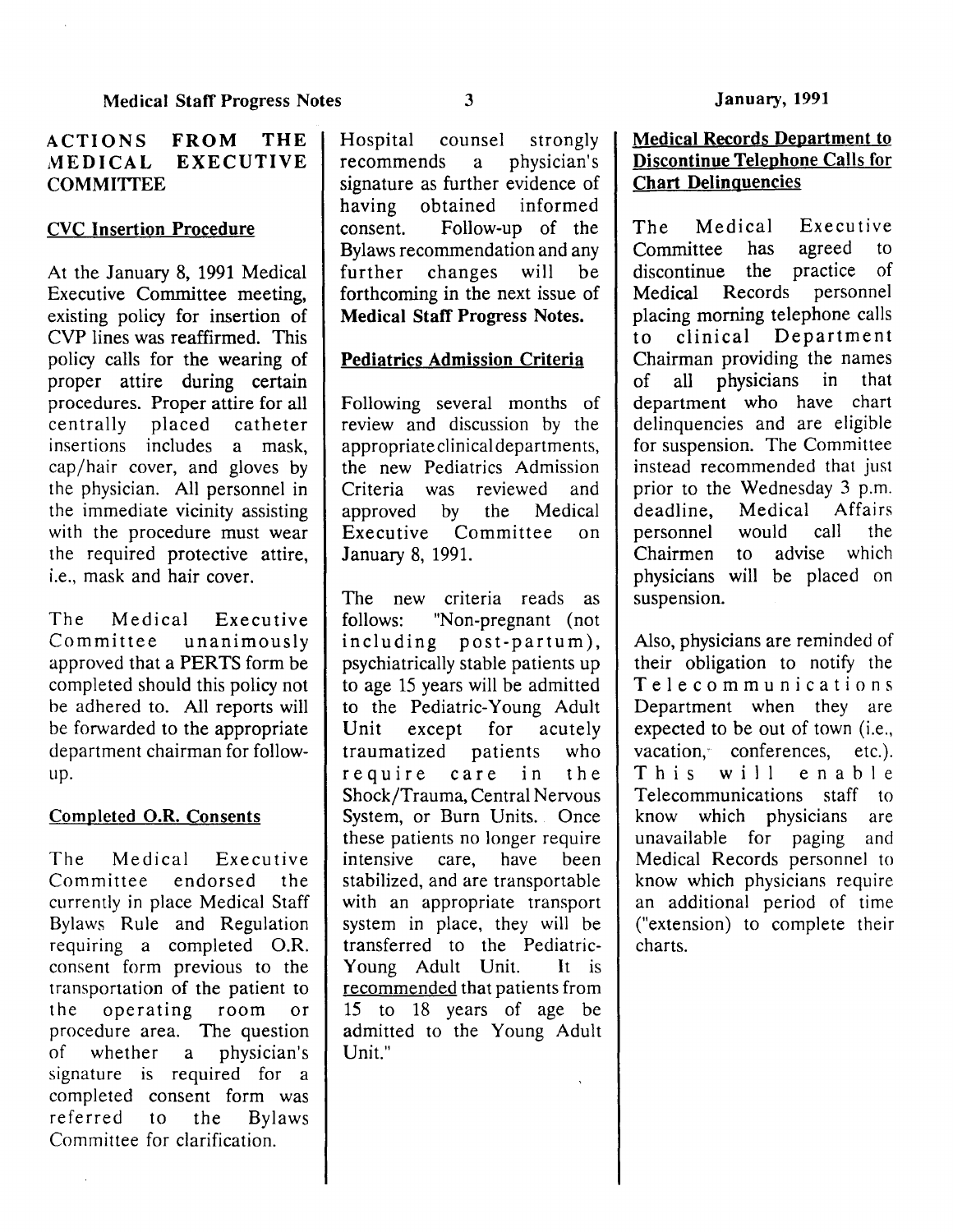# BREAST CANCER<br>CONSULTATIVE SERVICE **CONSULTATIVE DEBUTS**

A multidisciplinary team of TAH--LVHC physician cancer specialists recently launched the Breast Cancer Consultative Service (BCCS). This new service offers women with breast cancer an innovative approach to evaluation and comprehensive treatment recommendations without having to travel outside the Lehigh Valley.

A service of TAH--LVHC, the BCCS physician team consists of surgeons, pathologists, medical oncologists, radiologists, radiation oncologists, and plastic surgeons, all of whom serve voluntarily.

Mark A. Gittleman, M.D., general surgeon and Director of the Comprehensive Community Cancer Center (CCCC), conceived the idea for the service, and Victor R. Risch, M.D., radiation oncologist, acts as its medical coordinator.

Women may be referred to the BCCS by their physician or they may personally request a consultation. This appointment usually takes place within two weeks of the initial contact with the BCCS.

The consultation starts with a complete history and physical examination of the patient by a physician team member. The case is next discussed by the multidisciplinary team while the patient waits in another location.

The examining physician then returns to the patient to offer her the team's treatment options and recommendations. The appointment usually lasts no more than two hours, and within several days, the BCCS provides written recommendations to the patient and her personal physician.

The physician team's efforts are supported by the BCCS nursing and administrative staff.

For more information about the Breast Cancer Consultative Service or to request a consultation, please call 778-2415.

# KEPRO KORNER

# New Preprocedure Review Reguest Forms

The new preprocedure review request forms to be used for all written and faxed preoccurrence review requests have been mailed to all physician offices. This mailing included the individual forms to be used for each of the 10 procedures requiring Medicare preauthorization and for each of the four CHAMPUS procedures subject to preoccurrence review.

The use of these forms, which went into effect on December 1, 1990, should simplify the request process for providers and physicians, and will assist KePRO in more efficient processing of requests. This will result in a faster response to

physicians' requests. The forms are tailored to the type of procedure for which review is requested, and can be completed more easily than the generic form currently in use.

# Change in Preoccurrence Toll-Free Line Hours

Since December 1, 1990, KePRO's toll-free Preoccurrence telephone line has been closing at 4:45 p.m., Monday through Thursday, and at 3:45 p.m. on Friday. This change was made due to the infrequent number of calls received later in the day. The fax lines, however, will remain open 24 hours per day.

# Billing Problems -- Physician Claims

KePRO has received a large volume of telephone calls and correspondence concerning physicians' office problems with claims involving the use of the "dummy" treatme·nt authorization number (TAN). A number of physician claims containing the "dummy" TAN have been denied, with the physicians being instructed to contact KePRO to request a review. The carrier's standard denial letter contains mandated language informing physicians to contact KePRO for a reconsideration. However, they are unable to reconsider denials of cases which they have not reviewed or denied.

(Continued on Page 5)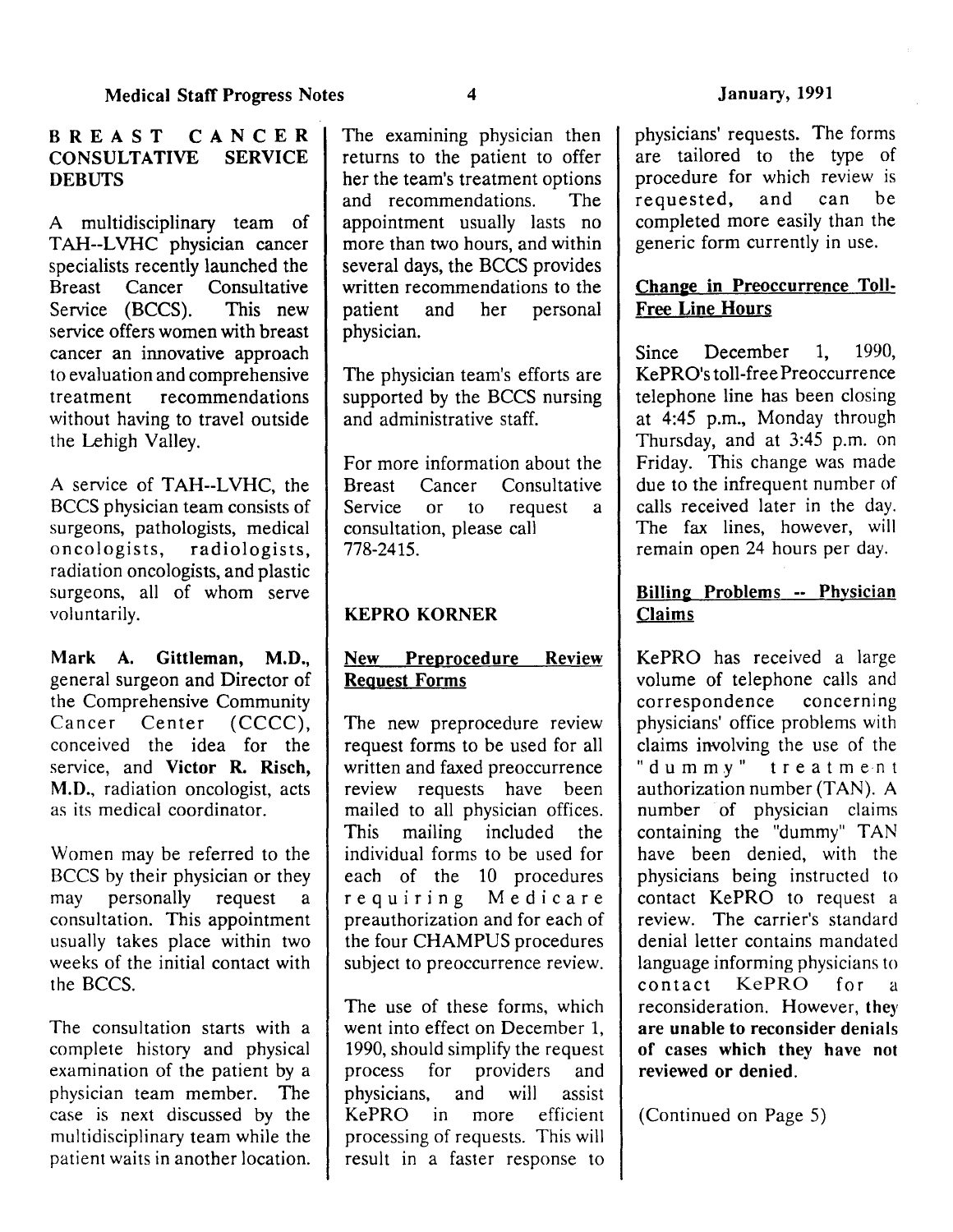# (Continued from Page 4)

If the Medicare carrier has denied a claim for payment when the "dummy" number (EMERURGENT) was used, the physician should verify that the claim form has been accurately completed, then resubmit the claim to: Pennsylvania Blue Shield, Medicare Post Payment Review, P.O. Box 890313, Camp Hill, PA 17089-0313. The claims processors at this address have been specially trained to handle these erroneously denied claims.

If a physician wishes to inquire about the status of a claim which has not yet been paid/denied, contact Pennsylvania Blue Shield at (717) 763-5900. The caller should be prepared to provide the patient's Health Insurance Claim Number (HIC  $#$ ), the date of service, and the submitted claim amount. This number should not be used to discuss denied claims.

#### Verbal/Telephone Orders

Please note that it is a JCAHO requirement that all verbal/telephone orders must be signed by the responsible physician within 24 hours. Physicians are requested to comply with this requirement.

# NEW DIRECTOR OF THE OFFICE OF EDUCATION ANNOUNCED

Effective January 1, 1991, Brian W. Little, M.D., Ph.D., neuropathologist, has assumed the responsibilities of Director of the Office of Education. In this position, Dr. Little will oversee scheduling, housing, and the evaluation process of medical students. He will also act as a resource for the development and maintenance of designated educational programs.

A graduate of the University of Vermont College of Medicine, Burlington, Vt., Dr. Little completed a three-year Pathology residency at the Medical Center Hospital of Vermont where he also completed a Neuropathology fellowship. Dr. Little is certified in both Pathology and Neuropathology by the American Board of Pathology.

Dr. Little joined the hospital's Medical Staff in 1987 as a member of the Department of Pathology. In addition to his new responsibilities as Director of the Office of Education, he will also continue with his responsibilities in the Pathology Department.

# BIENNIAL LICENSE REGISTRATION REMINDER

Physicians, please check your license expiration date. If you have not yet received your

renewal notice, please contact the State Board of Medicine at (717) 787-2381 as soon as possible as Pennsylvania law prohibits the practice of medicine without a current license.



### Directed Blood Donations

Miller Memorial Blood Center recently informed the hospital of changes to their Directed Blood Donations program. These changes are as follow:

(1) All directed units will he irradiated. This has been implemented to avoid excessive administrative record keeping. In the past, only directed donations from first degree relatives were irradiated in order to avoid transfusion associated with Graft vs. Host Disease.

Irradiation will be performed at the Blood Center two days prior to the surgery/transfusion date. It is, therefore, important that the transfusion date on the request form be accurate. Notify the Blood Center and the hospital Blood Bank of any changes.

(Continued on Page 6)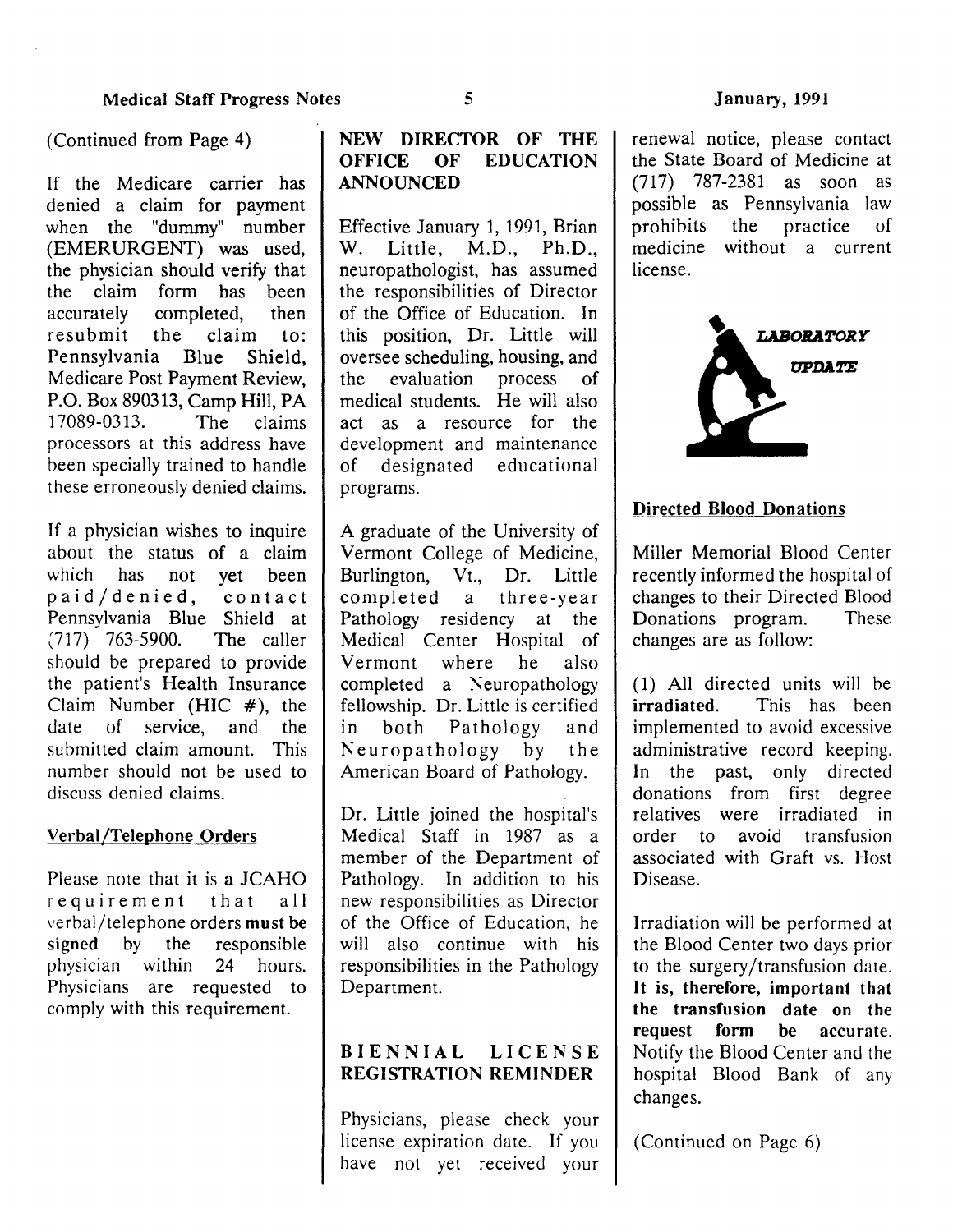Blood ordered for transfusion greater than seven days after the blood has been irradiated will be given as washed red cells in order to remove the increased potassium levels caused by irradiation induced membrane injury.

(2) The handling fee has been increased from \$60 to \$70 to cover the irradiation process.

(3) Revised forms for Directed Blood Donations have been issued by Miller Memorial Blood Center. Copies of these forms are available in the Medical Staff Lounge at both hospital sites.

If you have any questions or need additional information, please contact Bala B. Carver, M.D., Medical Director, Transfusion Medicine, at 776-8142; Kathleen L. Mundt, Supervisor, Blood Bank, at 776-8180; or Marian Carper, R.N., Special Services Coordinator, Miller Memorial Blood Center, at 691-5850.

#### Microbiology Issues

Corrections to HealthEast Microbiology Laboratory Antiobiogram -- January-June. 1990

#### Drug- Usual Adult Dose

Nortloxacin- "PO 400 MG BID"

(Continued from Page 5) Drug- Usual Pediatric Dose

Carbenicillin - I.V. lOOmg/kg Q4-6H Ciprofloxacin - Not indicated Gentamicin- I.M./I.V. 2.5mg/kg Q8H Dicloxacillin - P.O. 6.25mg/kg Q6H Norfloxacin- Not indicated Trimethoprim/Sulfa- P.O. 4/20 mg/kg Q12H

Routine Antimicrobial Susceptibility Test Reports of Gram-negative Rods

On non-urine specimens, carbenicillin and tetracycline will be deleted from the antibiotic<br>battery and replaced by battery and replaced by ampicillin/sulbactam and norfloxacin.

On urine specimens, cefoxitin and cefazolin will be deleted from the antibiotic battery and replaced by carbenicillin, ciprofloxacin, and cephalothin. Although cephalothin is considered the class drug for testing most first-generation cephalosporins, cephalothinresistant isolates may on occasion be susceptible to cefazolin.

#### Isolator for Blood Cultures

Effective immediately, isolator tubes for blood cultures will be used only for fungus and mycobacteria isolation requests. All other blood specimens for bacterial isolation, including those collected on the Burn Unit and 6C at LVHC site, will be monitored using the Bactec Automated Blood Cultures System.

#### Reminder

Any physician who submits a stool specimen for culture to document that their patient is a<br>"salmonella carrier" should "salmonella carrier" should notify the Microbiology Laboratory at 776-8190 and specifically request "rule-out salmonella carrier state." Additional media/processing will be employed to ensure recovery of a low number of organisms that may be present in the carrier state.

For more information regarding these changes, please contact either Georgia Colasante, M.S., Microbiology Supervisor, or Diane C. Halstead, Ph.D., Microbiology Director, at 776- 8190.

#### Lab Facts

"Lab Facts" regarding a Hematology H1 Update is currently available in the Medical Staff Lounge at both sites.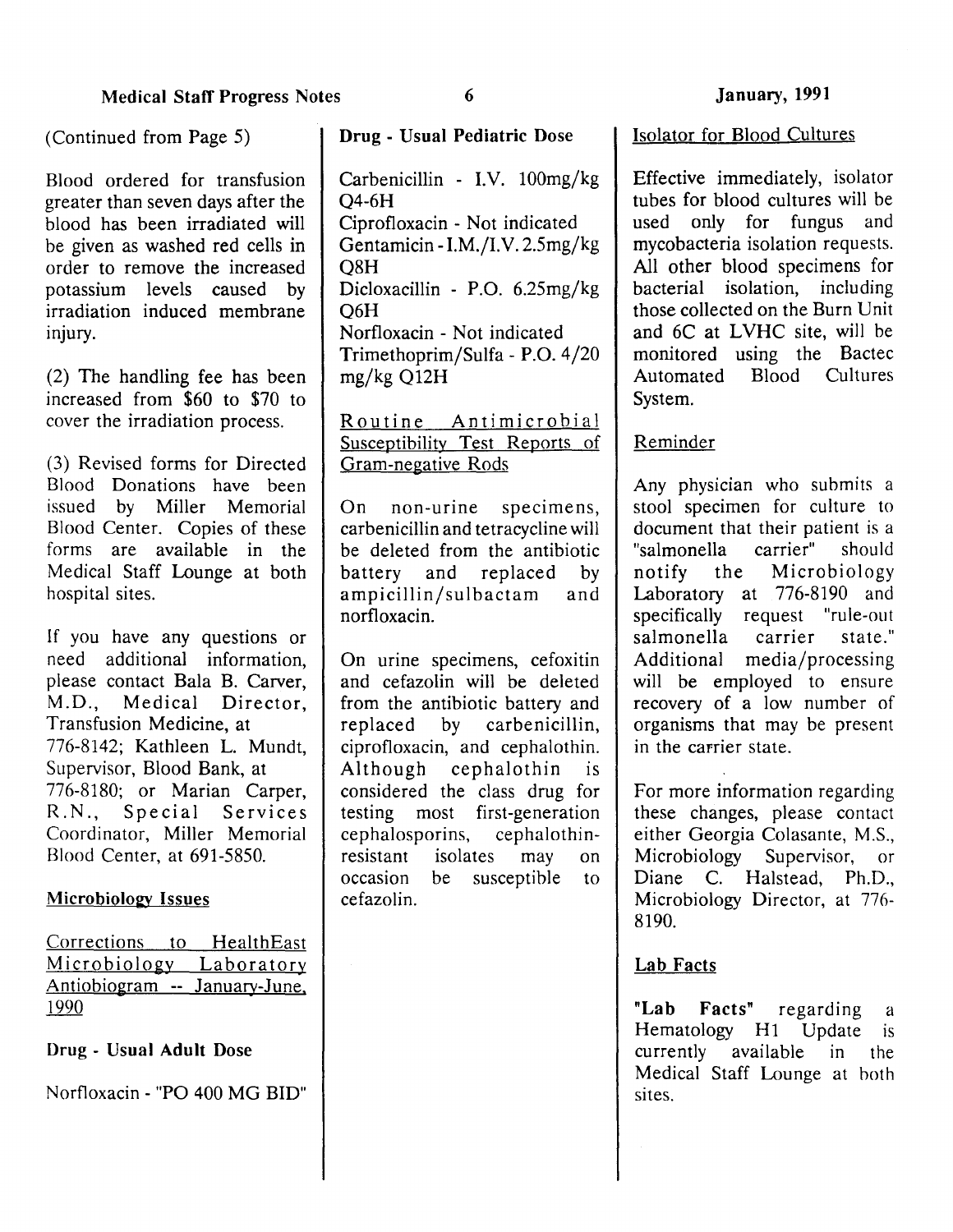## MEDLINE OFF-SITE lEMOTE ACCESS NOW AVAILABLE

Would you like to search MEDLINE from your home or office computer for free? This service is now available through the Health Science Library from 5:30 p.m. to 8:30 a.m., Monday through Friday, and 24 hours on Saturday and Sunday.

For specific hardware, software, and sign-up information, contact Sherry Giardiniere, Library Computer Coordinator, at 776-8410.

# PHYSICIAN RED BAG PROGRAM

)n January 3, a letter was distributed to members of the Medical Staff regarding a physician red bag program endorsed by the hospital. To date, the Physician Office Practice Services (POPS) office has received numerous calls from interested individuals.

Anyone who may still be interested in learning more about the program should contact Joe Pilla, POPS Representative, at 776-8225.

## DISCHARGE PLANNING/ UTILIZATION REVIEW REORGANIZES

Effective August 27, 1990, the . unctions of Discharge Planning/ Utilization Review were reorganized into a new

department called Resource Utilization Management (RUM). Any physician whose patients require discharge planning services should consult the Resource Utilization Management Department at 778-2414 (TAH) or 776-8604 (LVHC). Please note that delays in response for discharge planning services may be experienced if consults are placed to Social Services rather than Resource Utilization Management.

# RESEARCH ADVISORY COMMITTEE - REQUEST FOR PROPOSALS

The Research Advisory Committee (RAC) meets quarterly to review clinical/ epidemiological research proposals (requests for funding) submitted by the Medical and Professional Staff of TAH-- LVHC. The next meeting of the RAC is January 30, 1991.

All proposals submitted by January 15, 1991 will be reviewed at the January 30 meeting.

For more information, please contact James F. Reed III, Ph.D., Director of Research, at 776-8889.



# SPECTRUM APOTHECARY UPDATE

In response to numerous physician requests, Spectrum Apothecary, located on the campus of the Lehigh Valley Hospital Center, now carries the DONJOY knee brace for ACL patients. This adds to Spectrum Apothecary's current inventory of Lumbar-Sacral, Jewett, and many other braces. They also carry a complete line of Mastectomy<br>Prostheses forms and  $Proofes$ accessones.

For the convenience of physicians and patients, Cindy Dinbokowitz, Certified Orthotic Technician, is available through Spectrum Apothecary to fit inpatients and outpatients with orthotic devices. Patients can he fitted in the hospital upon physician consult, in the fitting room at Spectrum Apothecary, or directly in the physician's office.

For more information about these and other services and products offered, call Spectrum Apothecary at 776-8444.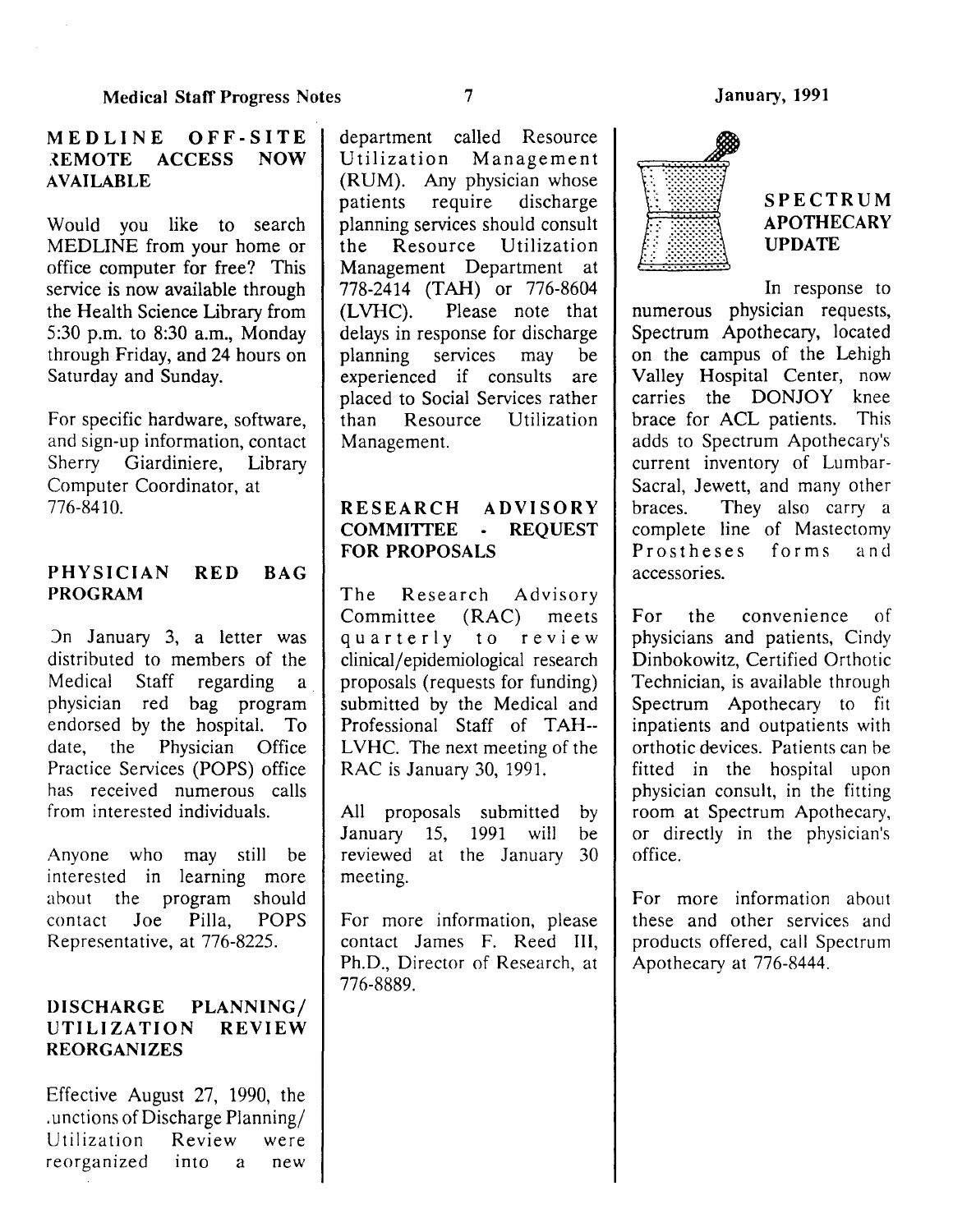### EPIDURAL ANESTHESIA FACT SHEET DEVELOPED

In order to assist pregnant women to make a decision about receiving epidural anesthesia for their labor and delivery, J. John Collins, M.D., anesthesiologist, and Helen R. Seifert, R.N., M.S.N., Patient Education Specialist, recently developed a patient education fact sheet.

"Learn More About Epidural Anesthesia" is available at no charge through the Patient Education Office at TAH site, 778-2495.

# "CODE YELLOW' FOR FIRE CALLS

Effective February 4, "Code Yellow" will replace "Code Red" and "Dr. Goldenrod" to announce a fire at either site of TAH--LVHC.

To alert Telecommunications of a fire, dial "555" and pull the fire alarm closest to the fire location.

The changes simplify the fire notification process and create a single alarm procedure for both sites of the merged hospital.

## HELP YOUR PATIENTS STOP **SMOKING**

John A. Kibelstis, M.D., pulmonary specialist and a member of the Health Care Action Group of the Coalition for a Smoke-Free Valley,

announced the availability of "How to Help Your Patients Stop Smoking" at the General Medical Staff Meeting last September. As a result of this and seven additional Lehigh Valley hospital presentations, materials have been successfully provided to over 40 physicians' offices in Allentown, Bethlehem, and Easton over the past several months.

The program provides a system for incorporating patient counseling regarding smoking cessation into the outpatient medical setting. Studies have shown that routine physician counseling does make a difference and can contribute significantly towards successful quit rates.

Using materials developed by the National Cancer Institute, a member of the Coalition's staff will visit the physician's office to provide the physician and office staff with a 20-minute orientation to the program. While every physician's practice is unique, the recommended activities can be adapted to almost any outpatient medical setting. The interventions are brief, permitting their regular use with patients who smoke.

To find out more about the program or to schedule a free training session, call the Coalition for a Smoke-Free Valley at 778-9898.

# NEW CLINICAL SOCIAL WORKER ON BOARD

Zona Farmer, M.S.W., recently began her duties as Clinical Social Worker and has been assigned to the medical/surgical area at TAH site with a concentration on maternal, infant, and child, and clinic areas. She may be reached through the Department of<br>Clinical Social Work and Clinical Social Support Services at 778-2247 or beeper 3507.

# CONGRATULATIONS!

Mark A. Gittleman, M.D., general surgeon, recently received a three-year appointment as Cancer Liaison<br>Physician for the Cancer Physician for Program at TAH--LVHC. The Cancer Liaison Program is an integral part of the Commission on Cancer of the American College of Surgeons.

Dr. Gittleman is among a<br>national network of 2.300 national network of volunteer Cancer Liaison Physicians who provide leadership and support to the Hospital Cancer Program and other Commission on Cancer activities.

Glen H. Tinkoff, M.D., general/trauma surgeon, was recently appointed Clinical<br>Assistant Professor in the Assistant Professor in Department of Surgery at Hahnemann University.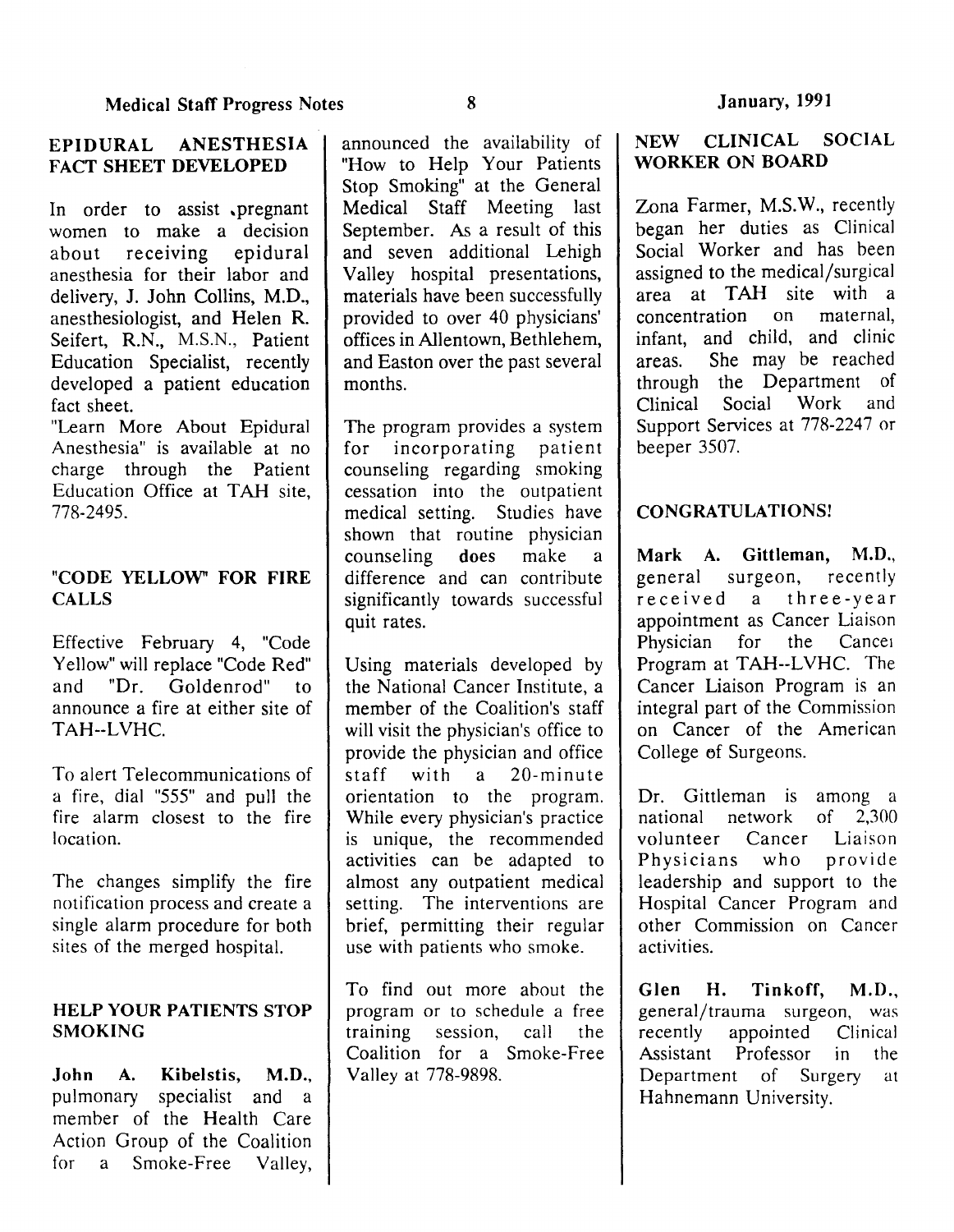#### PUBLICATIONS, PAPERS AND PRESENTATIONS

David J, Barillo, M.D., plastic/trauma surgeon, presented a paper at the 34th Annual Proceedings of the Association for the Advancement of Automotive Medicine held in Scottsdale, Ariz. The paper, titled "Legal Outcome of Intoxicated Drivers Involved in Motor Vehicle Collisions," was written by Dr. Barillo, Tamar D. Earnest, M.D., general/vascular /trauma surgeon, Michael Rhodes, M.D., general/trauma surgeon, and Regina Fina, R.N., registered nurse with Drs. Barilla and Earnest.

Indru T. Khubchandani, M.D., colon-rectal surgeon, recently served as a guest lector and panelist at international medical conferences in Australia and South America.

In Sydney, Dr. Khubchandani spoke on ambulatory anorectal surgery to the World Congresses of Gastroenterology, Proctology, and Digestive Endoscopy which represent more than 7,000 specialists. He also participated in a panel on inflammatory bowel disease.

Dr. Khubchandani was also one of two surgeons from the United States invited to lecture to the Brazilian Society of Colon Rectal Surgeons in Goinia. In

addition to his presentation on anal fissure, he served as moderator of a panel of noted international surgeons specializing in the treatment of colon and rectal cancer.

Thomas D. Meade, M.D., orthopedic surgeon, recently had his publication, "Radiographic Analysis of Selective Ligament Sectioning of the Carpal Scaphoid; a Cadaver Study," published in the November 1990 issue of the Journal of Hand Surgery.

Bruce I. Rose, M.D., reproductive endocrinologist, presented the results of his recent research to the International Congress of Gynecologic Endocscopy in Orlando, Fla. Dr. Rose spoke on the installation of Hykson or Ringers lactate into the abdomen after laparoscopic surgery and its effect on body weight.

As chairman of the standards task force for the American Society of Colon and Rectal Surgeons, Lester Rosen, M.D., colon-rectal surgeon, was recently assigned by the president of the society as a representative to the Institute of Medicine in Washington, D.C. The function of the Institute of Medicine is to set medical standards on a national level.

#### HEALTHCOUNTS NEWS

#### Free Public Lectures

Health Counts, the employee and community wellness program of The Allentown Hospital--Lehigh Valley Hospital Center, will present a series of programs and lectures concerning health promotion and disease prevention.

The free public lectures, sponsored by the Chronic Disease Education Committee of TAH--LVHC, include:

Patient-Physician Relationship will be presented on Monday, February 4, from 7 to 9 p.m., in the Auditorium of TAH site. Joseph E. Vincent, M.D., pulmonologist, and Francis A. Salerno, M.D., geriatrician, will focus on how patients can better communicate with their physicians by helping them to understand their own value system and how it impacts on the decisions they make regarding their health care.

Patient Advocacy will be presented on Monday, February 11, from 7 to 9 p.m., in the Auditorium of TAH site. Nancy Stevens, R.N., M.S., patient representative, will discuss how patients can get the best health care by communicating their needs to those who can help them.

(Continued on Page 10)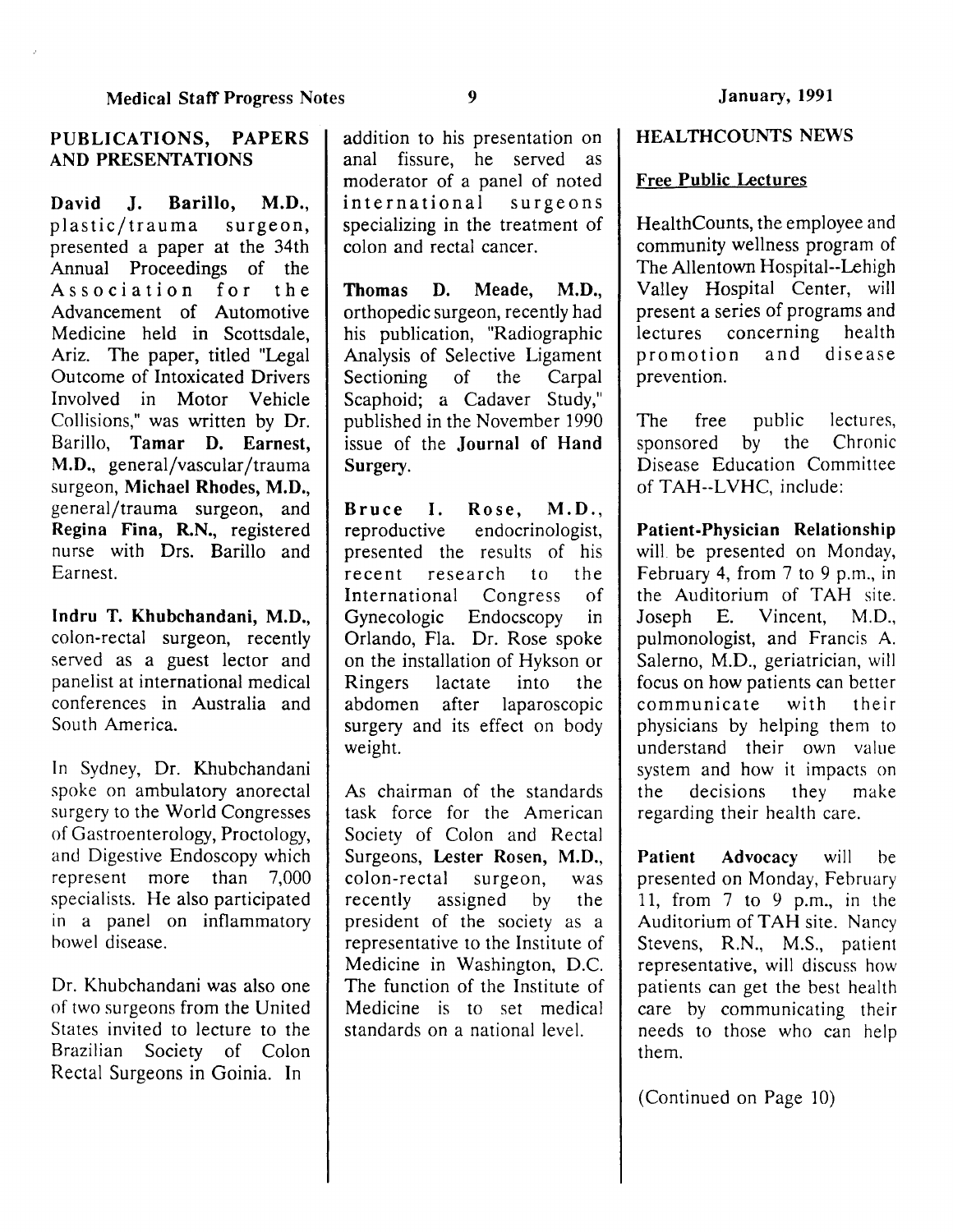(Continued from Page 9)

Back Injury Prevention for the Care Giver will be presented on Tuesday, February 12, from 7 to 9 p.m., in Classrooms 1 and 2 at the LVHC site. This lecture will benefit individuals taking care of family members who are disabled and require assistance in getting around. Mindy Riffle, physical therapist, will present proper body mechanics for lifting, how to best move equipment and wheelchairs, as well as performing proper back strengthening exercises.

Accessing Health Care Providers

will be presented on Monday, February 18, from 7 to 9 p.m., in the Auditorium of TAH site. John W. Hart, Vice President, and Anne Cerra-Pierre, M.S.W., social worker, will provide information on how to access physicians and other health care professionals and support groups from within The Allentown Hospital--Lehigh Valley Hospital Center as well as other services in the community.

In addition to these free lectures, programs to help your patients look and feel their best are also available through the HealthCounts program. Some of these programs include:

**L.E.A.R.N.**, a 10-week<br>tifaceted approach to multifaceted approach to successful weight control that is structured around the participant's lifestyle;

\* SHAPEDOWN - Child and Adolescent Weight Control, a 10-week weight control program designed especially for children and adolescents;

\* Encore Weight Maintenance<br>Program, a biweekly (10 Program, session) weight maintenance group for individuals who have completed a structured weight control program, yet need continued support to facilitate further behavior change;

\* All Stressed Up and Nowhere to Go, a five-week program in which the participant will learn relaxation techniques such as progressive muscle relaxation, visualization, autogenics, cognitive restructuring, and others that will help the participant manage stress;

\* Smoke Stoppers, a nationally recognized, highly successful group program to help participants quit smoking in just five days; and

\* Smoking Cessation Hypnosis, a 90-minute group session which focuses on eliminating the thoughts and behaviors that continually support the participant's smoking habit.

In addition, the HealthCounts program also offers individual counseling to assist in-house patients to quit smoking.

For more information regarding any of the lectures or programs, please call HealthCounts at 821-2150.

### UPCOMING CONFERENCES, SEMINARS AND MEETINGS

### Support Group for Crohn's Disease and Ulcerative Colitis

A Crohn's Disease and Ulcerative Colitis therapeutic support group will meet the first Thursday of every month at the LVHC site from 7:30 to 9 p.m.

The group will be led by Robert M. Gordon, Ph.D., a licensed psychologist, and Sharon Mills, a social worker.

This therapeutic group is rur. under the auspices of the Crohn's and Ulcerative Colitis Association of the Greater Lehigh Valley.

Patients with this often debilitating disease commonly suffer from depression and anxiety. It has been shown that stress management and psychotherapeutic interventions are often helpful to patients of these diseases. No appointment is necessary and the group is open to anyone suffering from these bowel diseases. The group is free of charge.

For further information, contact Sharon Mills at 799-4690.

(Continued on Page 11)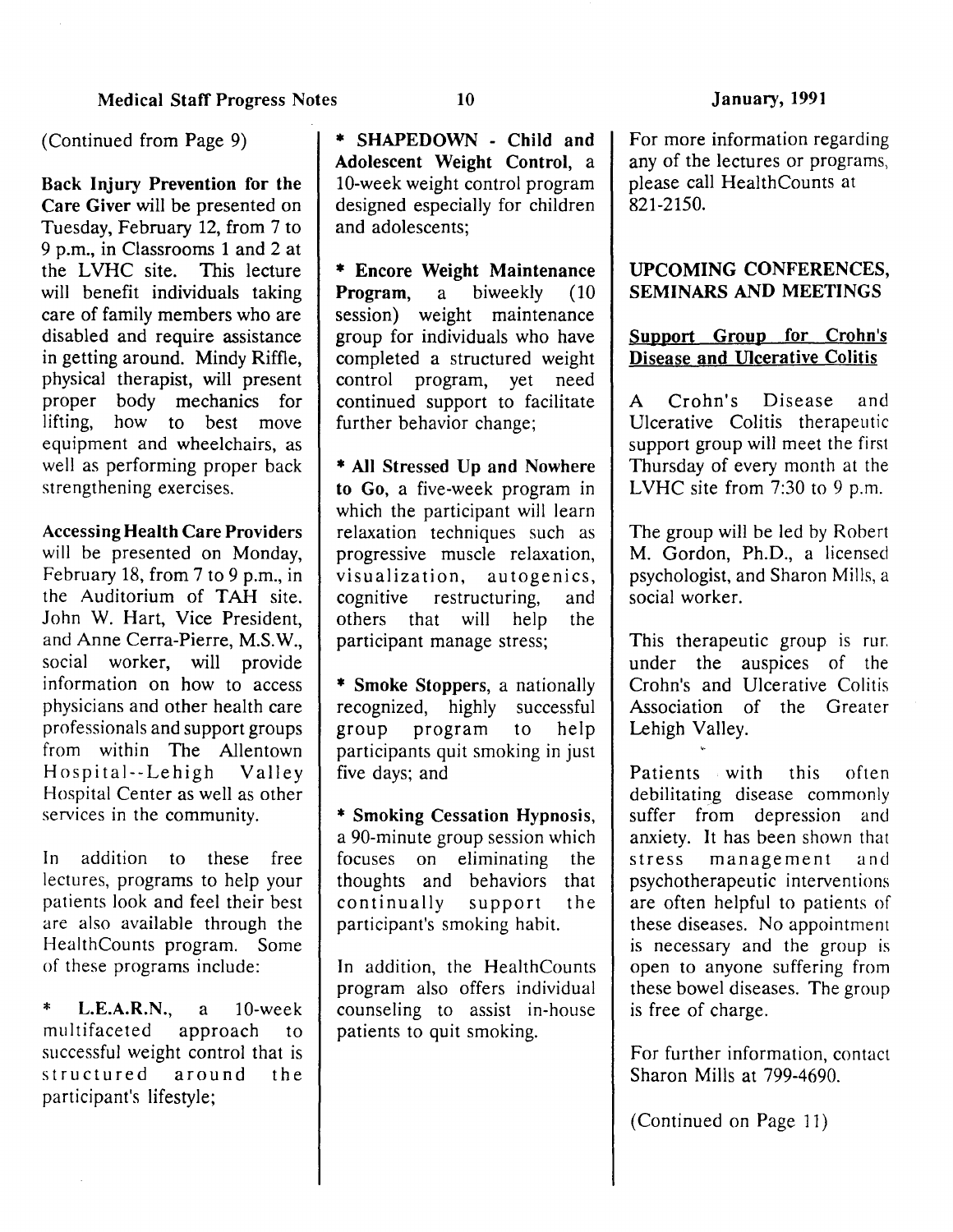(Continued from Page 10)

## PC Classroom Training

Attached to the newsletter for your information is a list of HealthEast Information Services Personal Computer training sessions scheduled through April 1991. Classes will be held at Practice Builders, Inc., near the ABE Airport in Bethlehem. To register for classes call (215) 974-8167. Also attached is a list of video PC training courses available through HealthEast Information Services. For more information, call 776-8303.

# TAH--LVHC Regional Symposium Series

Osteoporosis will be held on Saturday, January 26, from 8:30 a.m. to 12:30 p.m., in the Auditorium of the LVHC site. At the completion of the conference, the participant will he able to understand the pathogenesis of osteoporosis, the prevention of the disease, and the available treatment programs for osteoporosis under the fracture threshold.

The program will benefit obstetricians, gynecologists, rheumatologists,<br>endocrinologists, orthopedic endocrinologists, surgeons, radiologists, family practitioners, physicians caring for geriatric patients, nurses who work in women's health, dietitians, physical therapists, and other healthcare professionals interested in an osteoporosis update.

Cutaneous Lesions -- Benign and Malignant: Recognition and Therapy will be held on Saturday, February 9, from 8:30 a.m. to 12:30 p.m., in the Auditorium of the LVHC site. At the completion of the conference, the participant will be able to analyze and recognize lesions which need to be biopsied or removed, state what techniques of biopsy or therapy are appropriate for individual lesions, and identify the patient who is at high risk for skin cancer.

The program will benefit family practitioners, internists, and other healthcare workers interested in the recognition and therapy of benign and malignant cutaneous lesions.

Second Annual Digestive Sciences Symposium: Hepatitis Update will be held on Saturday, March 23, from 7:45 a.m. to 12:30 p.m., in the Auditorium of the LVHC site. At the completion of the program, the participants will be able to describe the diagnosis, management, treatment (including liver transplantation), and prevention of hepatitis.

The program will benefit physicians and allied health personnel interested in hepatitis.

For more information about any of the conferences listed above, please call Human Resource Development at 776-8322.

# Department of Pediatrics **Conference**

Neurology Conference- Surprise will be presented by Martha Lusser, M.D., pediatric neurologist, on Friday, January 25.

Animal Bites will be presented by Douglas Baker, M.D., Emergency Department, Children's Hospital of Philadelphia, on Friday, February 8.

Drowning will be presented by Bruce Klein, M.D., Emergency Medical Trauma Center, Children's National Medical Center, Washington, D.C., on Friday, February 22.

All Pediatrics Conferences begin at noon and are held in the Auditorium at TAH site. For more information, call Beverly Humphrey in the Department of Pediatrics at 778-2540.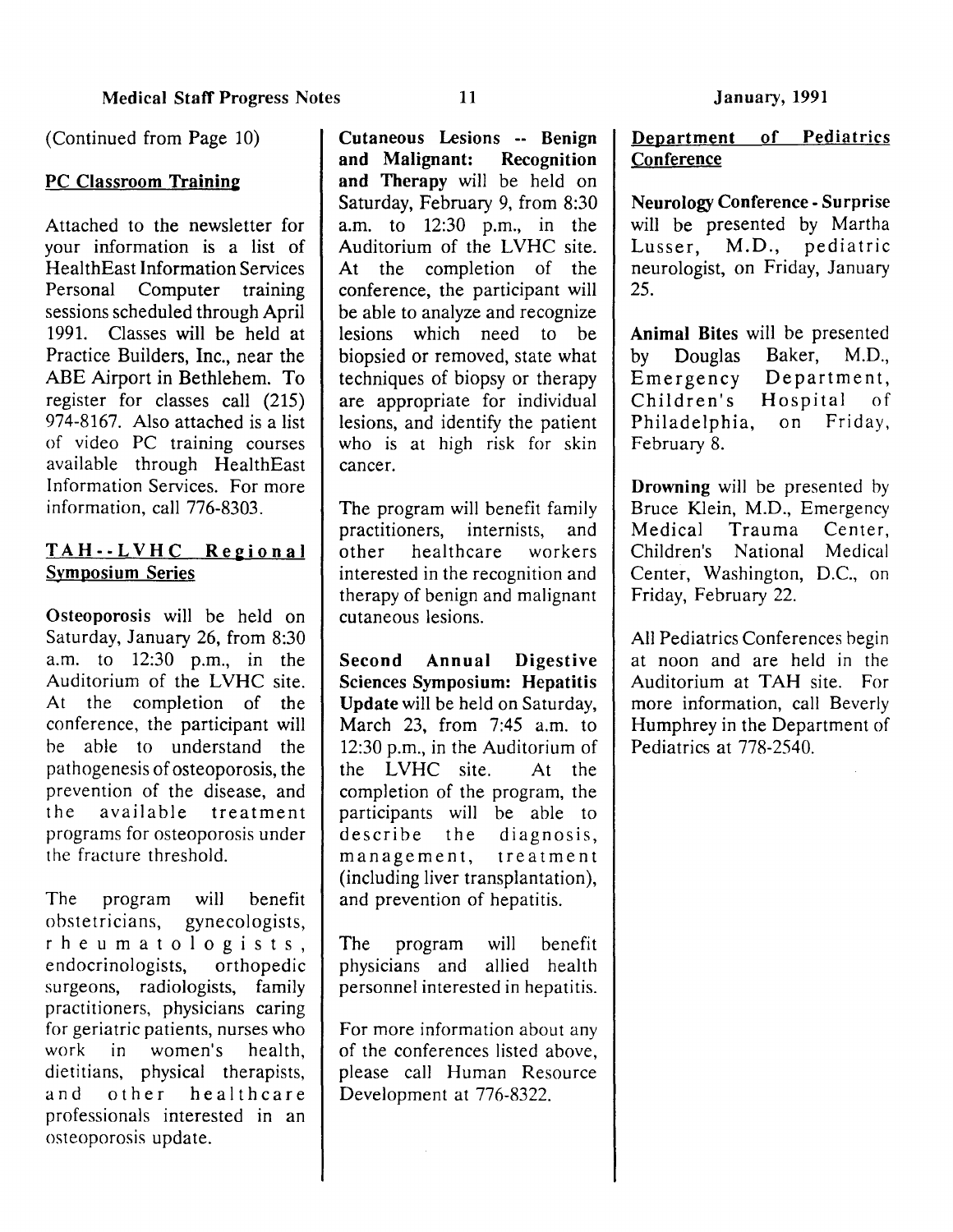\* Specialty practice time-share space available in a<br>comprehensive health care comprehensive health facility. Riverside Professional Center, 4019 Wynnewood Drive, Laurys Station. Half- or full-day slots immediately available.

\* Kutztown Professional Center is planning a 5,500 square feet addition for Spring, 1991. Office suites available will include medical, dental, legal, and professional.

For more information on these practice opportunities, contact John W. Hart, Vice President, at 776-8968.

\* Office space available on Main Street in Northampton. First floor of modern professional building with offstreet parking.

\* Office space available in new medical building at 1040 Chestnut Street, Emmaus. 1,100 square feet or 1,700 square feet available.

For more information on these practice opportunities, contact Joe Pilla, POPS Representative, at 776-8225.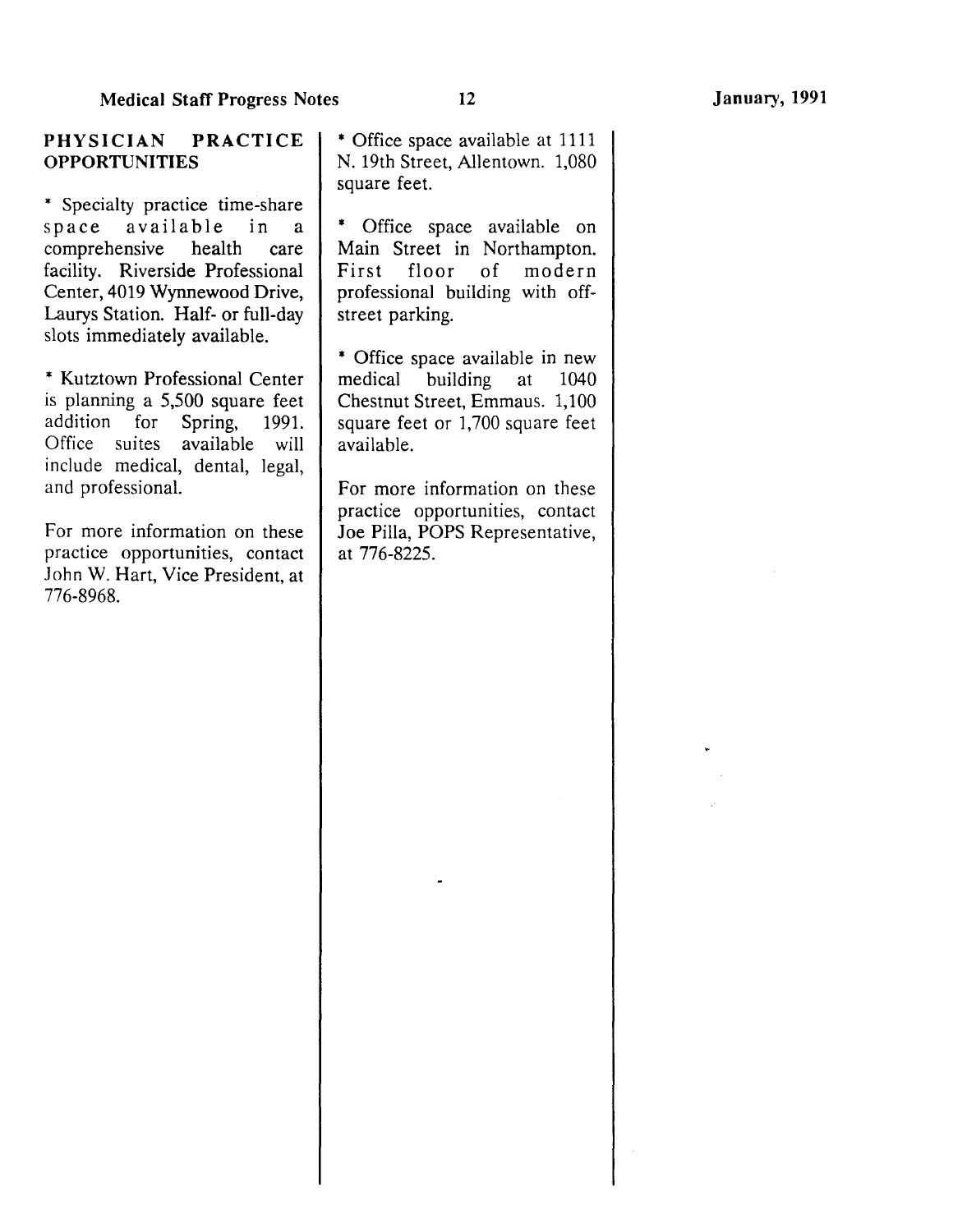The Who's New section of Medical Staff Progress Notes contains an update of new appointments, address changes, newly approved privileges, etc.

Please remember that each department or unit is responsible for updating its<br>directory, rolodexes, and rolodexes, and approved privilege rosters.

# Medical Staff

## Appointments

Theodore G. Phillips, M.D. Joining Panebianco - Yip Heart Surgeons 1230 S. Cedar Crest Blvd. Suite 202 Allentown, PA 18103 (215) 770-1350 Department of Surgery Division of Cardio-Thoracic Surgery Section of Cardiac Surgery Provisional Active

David M. Stein, D.O. Joining Ralph E. Stolz, D.O. 555 Harrison Street Emmaus, PA 18049 (215) 967-3115 Department of Medicine Division of Internal Medicine Section of General Internal Medicine Provisional Courtesy

Thomas E. Young, M.D. Riverside Medical Associates Riverside Professional Center Box Q, Route 145 Laurys Station, PA 18059 (215) 261-1123 Department of Medicine Division of Internal Medicine Section of General Internal Medicine Provisional Courtesy

## Change of Status

Lisa S. Bunin, M.D. Department of Surgery Division of Ophthalmology Solo Practice From Courtesy to Provisional Active

Proctor L. Child, M.D. Department of Pathology From Active to Emeritus Active

# Additional Privileges

Kevin E. Glancy, M.D. Department of Surgery Division of General Surgery /Trauma Laser Laparoscopic Cholecystectomy Privileges

Charles J. Scagliotti, M.D. Department of Surgery Division of General Surgery /Vascular /Trauma Laser Laparoscopic Cholecystectomy Privileges

Douglas R. Trostle, M.D. Department of Surgery Division of General Surgery Laser Laparoscopic Cholecystectomy Privileges

Appointment of Acting Vice Chairman

Stephen K. Klasko, M.D. Department of Obstetrics and Gynecology

Resignation

Nancy K. Spangler, M.D. Department of Medicine Division of Internal Medicine Section of General Internal Medicine

## Change of Address

Allen Ear Nose & Throat **Associates** (Theodore H. Gaylor, M.D., Michael J. Gordon, M.D., Thomas J. Koch, M.D., and Javad Sholehvar, M.D.) 1575 Pond Road Suite 203 Allentown, PA 18104 (215) 366-7788

lain F. Black, M.D. St. Christopher's Hospital Erie Avenue at Front Street Philadelphia, PA 19134 (215) 427-5000

Lawrence M. Galtman, M.D. 2380 Schoenersville Road Bethlehem, PA 18017 (215) 861-9480

David B. Yanoff, M.D. 246 N. 6th Street Lehighton, PA 18235 (215) 377-2224

(Continued on Page 14)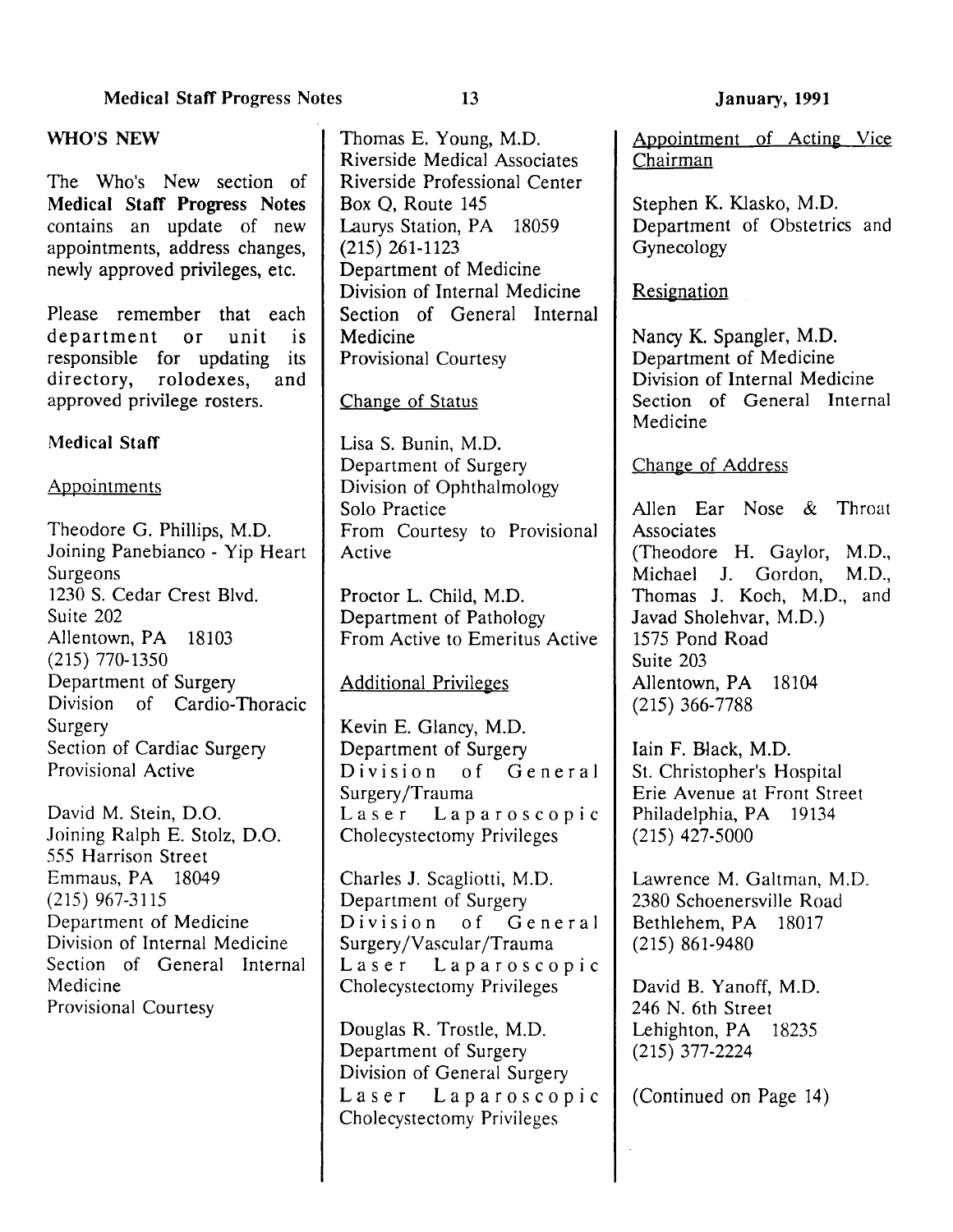Medical Staff Progress Notes is published monthly to inform TAH-LVHC Medical Staff and employees of important issues concerning the Medical Staff. Articles should be submitted to Janet M. Laudenslager, Coordinator, Physician Office Practice Support, Medical Affairs/POPS Office, TAH site, by the first of each month.

(Continued from Page 13)

Sze-ya Yeh, M.D. Department of Obstetrics and Gynecology Klein #410 Albert Einstein Medical Center York and Tabor Roads Philadelphia, PA 19141 (215) 456-6993

### Allied Health Professionals

#### Appointments

Bernadette M. Monchak, CRNA Physician Extender Professional - CRNA Allentown Anesthesia Associates, Inc.

Karen A. Selig Physician Extender Medical Assistant Gastroenterology Associates, Ltd.

#### **Resignation**

Terry Talotta Russo, PA-C Physician Extender Physician Assistant Allen Neurosurgical Association, Inc.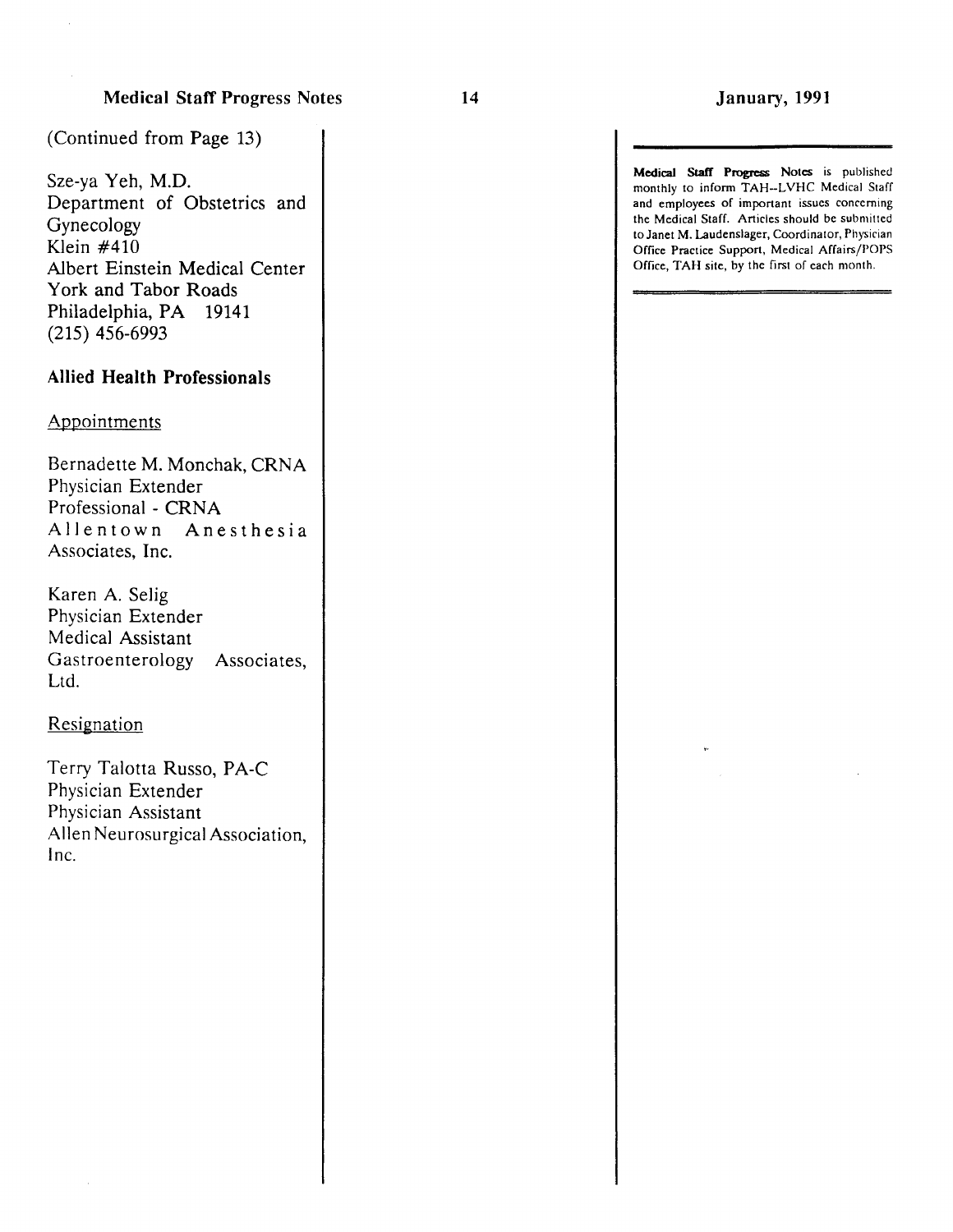# The Allentown Hospital--Lehigh Valley Hospital Center Human Resource Development HealthEast Information Services PC Training Schedule Jan. 91 - April91

 $\hat{\mathbf{z}}$ 

| <b>Course Title</b>       | Prerequisites                                                                                          | Day                                    | Date                             | <b>Status</b>          |
|---------------------------|--------------------------------------------------------------------------------------------------------|----------------------------------------|----------------------------------|------------------------|
| DOS, Intro                | Completed Intro level any course<br>or have had six weeks<br>or 40-50 hours using a PC                 | <b>FRI</b><br><b>TUES</b>              | 01/11/91<br>03/26/91             | Open<br>Open           |
| Intro to Computers        | No experience required                                                                                 | <b>WED</b><br><b>THU</b>               | 01/16/91<br>04/04/91             | Filled<br>Open         |
| WordPerfect 5.1, Intro    | Prior training or experience<br>with a PC is suggested<br>but not required                             | <b>MON</b><br><b>MON</b><br><b>MON</b> | 02/04/91<br>03/18/91<br>04/22/91 | Filled<br>Open<br>Open |
| WordPerfect 5.1, Inter    | Completed Intro to WordPerfect<br>or have had six weeks<br>or 40-50 hours using WordPerfect            | <b>MON</b>                             | 01/07/91                         | Open                   |
| WordPerfect 5.1, Adv      | <b>Completed WordPerfect Intermediate</b><br>or have had 12 weeks<br>or 80-100 hours using WordPerfect | <b>MON</b>                             | 04/15/91                         | Open                   |
| IBM DisplayWrite 4, Intro | Prior training or experience<br>with a PC is suggested<br>but not required                             | <b>MON</b><br><b>MON</b>               | 01/14/91<br>03/25/91             | Open<br>Open           |
| IBM DisplayWrite 4, Inter | Completed Intro to DisplayWrite<br>or have had six weeks<br>or 40-50 hours using DisplayWrite          | <b>MON</b>                             | 02/11/91                         | Open                   |
| IBM DisplayWrite 4, Adv   | Completed DisplayWrite Intermediate<br>or have had 12 weeks<br>or 80-100 hours using Display Write     | <b>MON</b>                             | 04/08/91                         | Open                   |
| Lotus 1-2-3, Intro        | Prior training or experience<br>with a PC is suggested<br>but not required                             | <b>THU</b><br><b>WED</b>               | 02/14/91<br>03/27/91             | Filled<br>Open         |
| Lotus 1-2-3, Inter        | Completed Intro to Lotus<br>or have had six weeks<br>or 40-50 hours using Lotus                        | <b>THU</b><br><b>FRI</b><br><b>FRI</b> | 01/10/91<br>02/15/91<br>04/12/91 | Open<br>Open<br>Open   |
| Lotus 1-2-3, Adv/Macros   | Completed Lotus Intermediate<br>or have had 12 weeks<br>or 80-100 hours using Lotus                    | <b>THU</b>                             | 03/28/91                         | Open                   |

\*\* Please see Page 2 for registration information. \*\*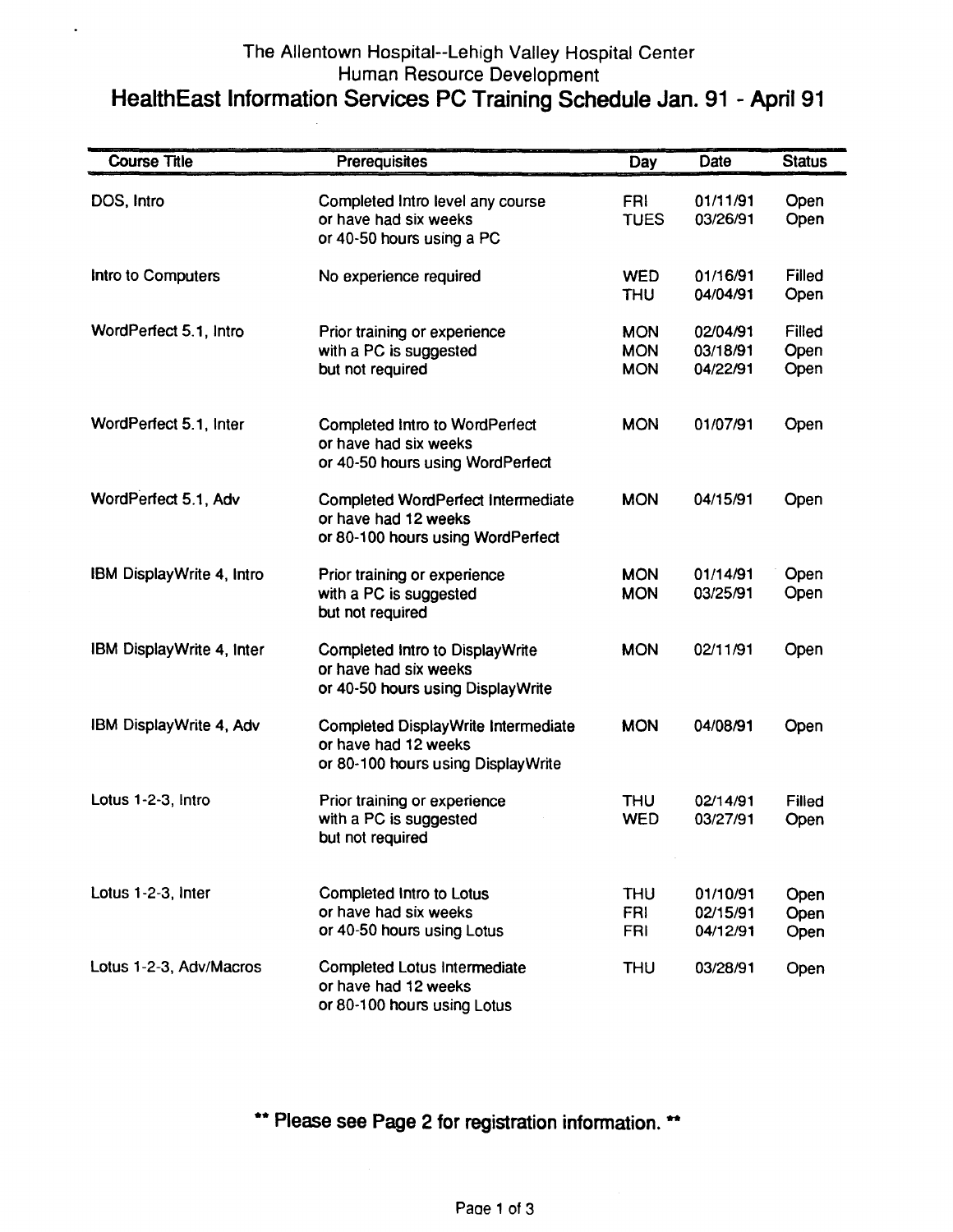# The Allentown Hospital--Lehigh Valley Hospital Center Human Resource Development HealthEast Information Services PC Training Schedule Jan. 91 - April 91

| <b>Course Title</b> | Prerequisites                                                                               | Day                                       | Date                             | <b>Status</b>        |
|---------------------|---------------------------------------------------------------------------------------------|-------------------------------------------|----------------------------------|----------------------|
| PowerBase, Intro    | Prior training or experience<br>with a PC is suggested<br>but not required                  | <b>TUES</b><br><b>TUES</b><br><b>TUES</b> | 01/08/91<br>03/12/91<br>04/23/91 | Open<br>Open<br>Open |
| PowerBase, Inter    | Completed Intro to PowerBase<br>or have had six weeks<br>or 40-50 hours using PowerBase     | <b>TUES</b>                               | 02/19/91                         | Open                 |
| PowerBase, Adv      | Completed PowerBase Intermediate<br>or have had 12 weeks<br>or 80-100 hours using PowerBase | <b>WED</b>                                | 02/20/91                         | Open                 |
| Paradox, Intro      | Prior training or experience<br>with a PC is suggested<br>but not required                  | THU                                       | 01/03/91                         | Open                 |
| Paradox, Inter      | Completed Intro to Paradox<br>or have had six weeks<br>or 40-50 hours using Paradox         | <b>WED</b>                                | 01/30/91                         | Open                 |

To register for classes call (215) 974-8167.

# NOTE: You need approval from your manager or supervisor before you register!

Beginning July 1, 1990, classes will be held at Practice Builders, Inc., near the ABE Airport in Bethlehem, PA, until further notice. Directions will be given with the confirmation letter.

\*\* Please register at least two weeks prior to the class date. \*\*